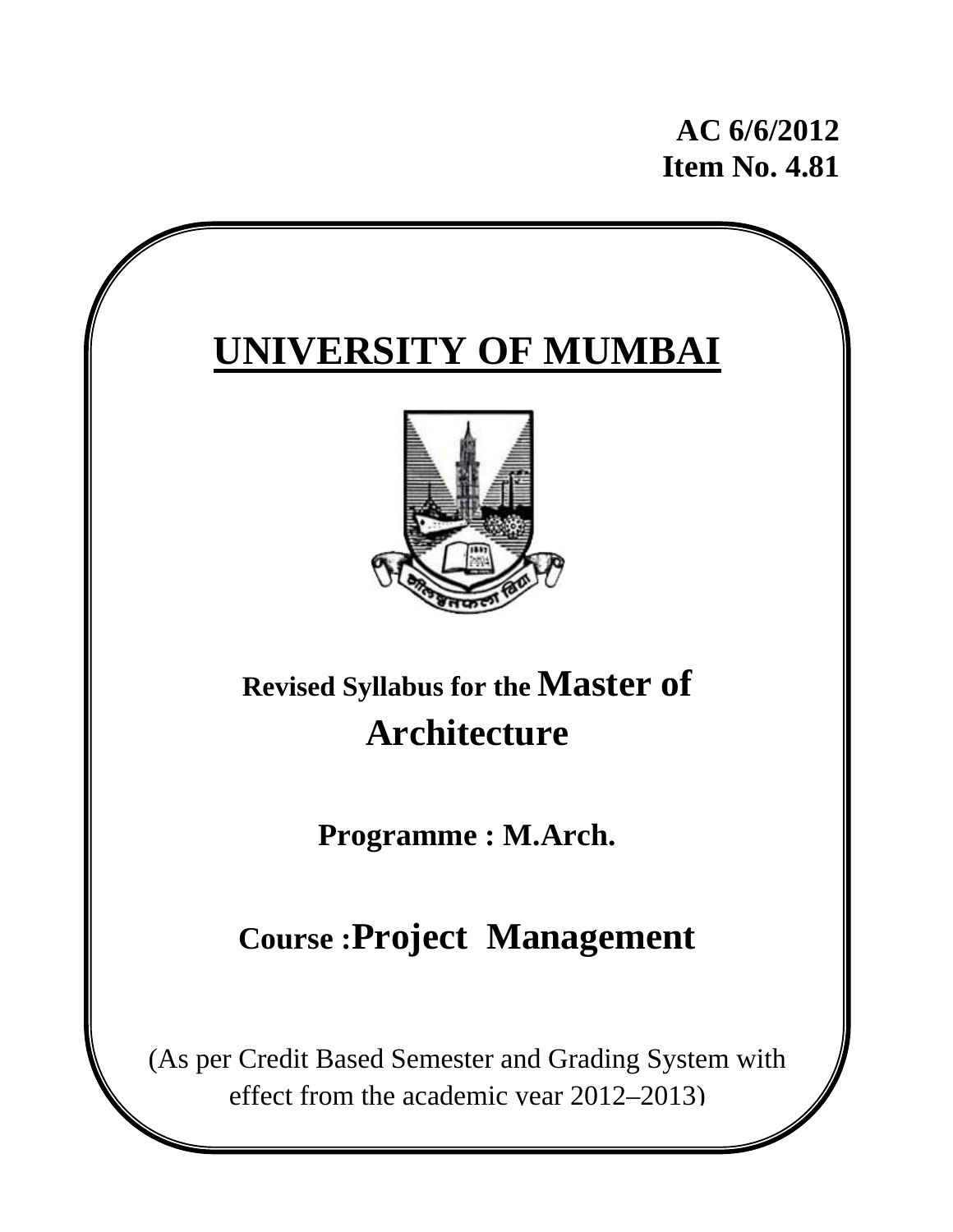# **Master of Architecture Degree in Project Management**

# **Preamble**

It is proposed to offer a regular M.Arch. post graduate course in Project Management of four semesters duration open to students with B.Arch. / G.D. Arch/ B.E. (Civil) recognized qualification. This course is designed to enhance the skills of architects, Engineers and others interested or involved in the ProjectManagement. The course will commence from academic year 2009

Main Themes of this course are as follows:-

- Principles of Management with Advanced Research Techniques
- Contract Regulation & Procedure
- Project Monitoring & Scheduling
- Human resources Management

Objectives of M.Arch (Project Management) course are as follows :-

- 1. To attain the fundamental understating of large –scale projects.
- 2. To study vital and sustainable Project Management concepts and programme..
- 3. To develop successful strategies for the implementation of Project Management Techniques.
- 4. To judge the performance of projects and process.
- 5. To work successfully with community, public, private institution and individuals.
- 6. To develop research skills and enhance knowledge in the field in innovative ways.

Masters Degree in Architecture (Project Management)

## **First Semester**

| 1. | <b>Principles Of Management</b>              |
|----|----------------------------------------------|
| 2. | <b>Project Planning &amp; Scheduling</b>     |
| 3. | <b>Management Accounting &amp; Financing</b> |
|    | <b>Project Monitoring &amp; Control</b>      |
| 5. | <b>Project Work</b>                          |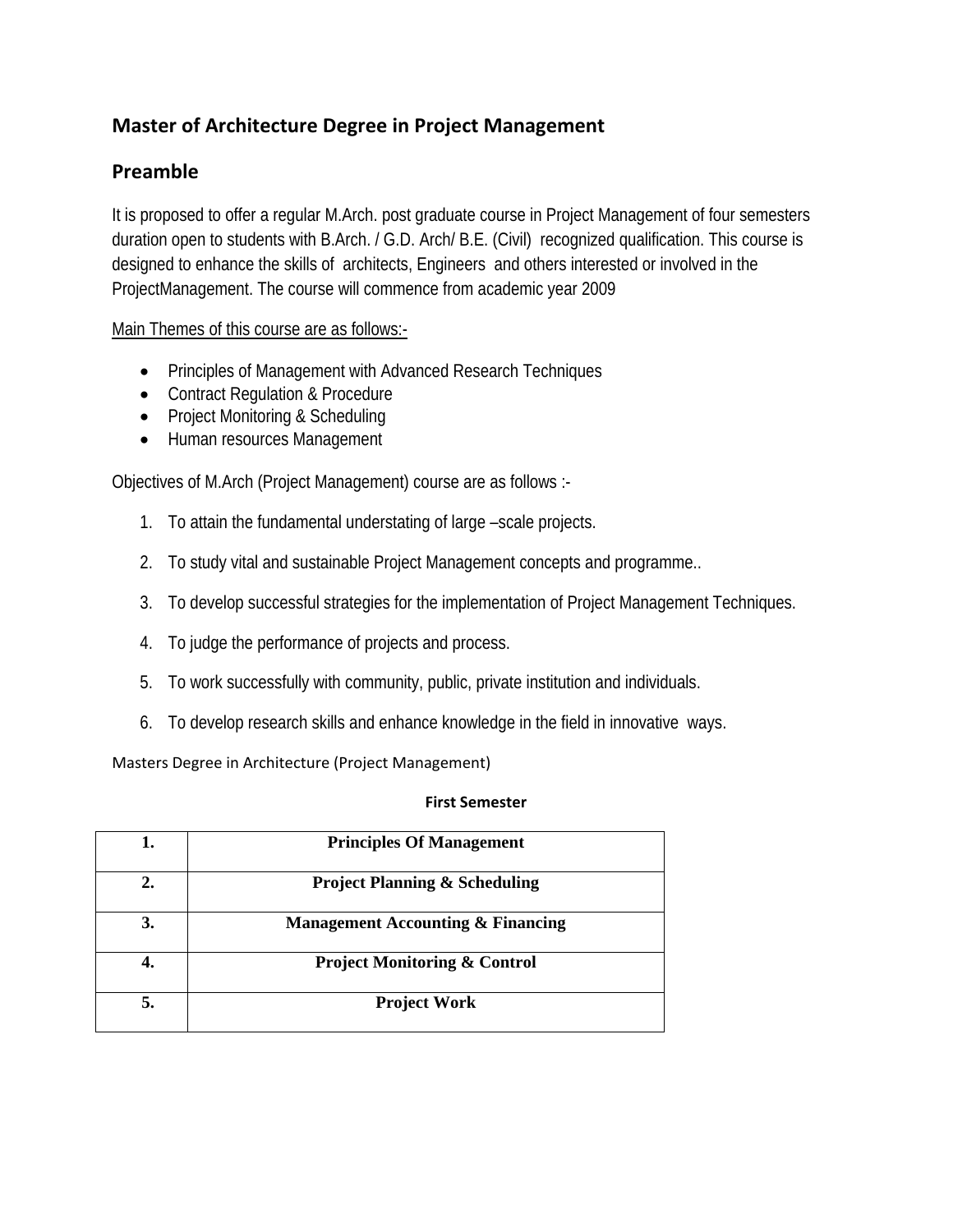## **Second Semester**

| 1. | <b>Human Resource Management</b>        |
|----|-----------------------------------------|
| 2. | <b>Computer Applications</b>            |
| 3. | Material & their Management             |
|    | <b>Advanced Construction Techniques</b> |
|    | <b>Project Work</b>                     |

# **Third Semester**

| 1. | <b>Professional Communication</b>                  |
|----|----------------------------------------------------|
| 2. | <b>Project Formulation &amp; Appraisal</b>         |
| 3. | <b>Contract Administration &amp; Legal Aspects</b> |
| 4. | <b>Project Finance Management</b>                  |
| 5. | <b>Project Work</b>                                |

# **Fourth Semester**

| <b>Managerial Decision making</b> |
|-----------------------------------|
| <b>Procurement Processes</b>      |

# **Teaching and Examination Scheme**

# **For First Semester M.Arch (Project Management) Course**

# **CONDUCTED BY COLLEGE**

| Sr. | Subjects                | <b>Teaching Scheme</b> |        |         | Exam Scheme |          |       | <b>Sessional Marks</b> |          |         |
|-----|-------------------------|------------------------|--------|---------|-------------|----------|-------|------------------------|----------|---------|
| No  |                         |                        |        |         |             |          |       |                        |          |         |
|     |                         |                        |        |         |             |          |       |                        |          |         |
|     |                         | Lecture                | Studio | Total   | No of       | Duration | Paper | Min                    | Internal | Min     |
|     |                         | Periods                |        | Periods | Papers      | in Hours | Marks | Passing                | Max      | Passing |
|     |                         |                        |        |         |             |          |       | Marks                  | Marks    | Marks   |
|     | Principles of           | 4                      |        | 4       |             | 3        | 100   | 40                     | 100      | 50      |
|     | Management              |                        |        |         |             |          |       |                        |          |         |
|     | <b>Project Planning</b> | 4                      |        | 4       |             | 3        | 100   | 40                     | 100      | 50      |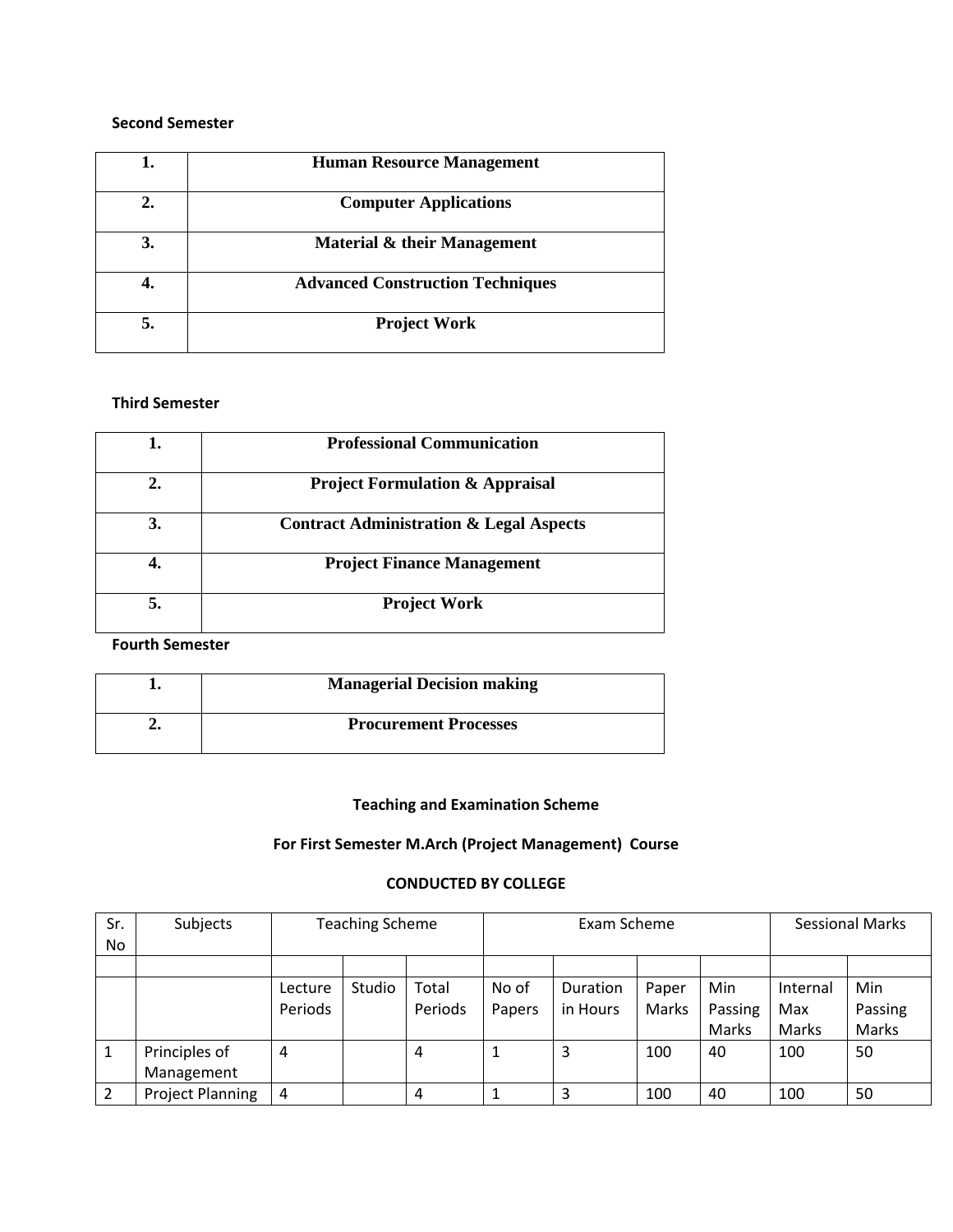|   | & Scheduling |    |   |    |   |                          |     |    |     |     |
|---|--------------|----|---|----|---|--------------------------|-----|----|-----|-----|
| 3 | Management   | 4  |   | 4  |   | 3                        | 100 | 40 | 100 | 50  |
|   | Accounting & |    |   |    |   |                          |     |    |     |     |
|   | Financing    |    |   |    |   |                          |     |    |     |     |
| 4 | Project      | 4  |   | 4  |   | 3                        | 100 | 40 | 100 | 50  |
|   | Monitoring & |    |   |    |   |                          |     |    |     |     |
|   | Control      |    |   |    |   |                          |     |    |     |     |
| 5 | Project Work | 4  | 4 | 8  |   | $\overline{\phantom{0}}$ |     |    | 200 | 100 |
|   | Total        | 20 | 4 | 24 | 4 | $\overline{\phantom{0}}$ | 400 |    | 600 |     |

|   |                          | Lecture | Studio | <b>Total Periods</b> | credits |
|---|--------------------------|---------|--------|----------------------|---------|
|   |                          | Periods |        |                      |         |
|   | Principles of Management | 4       |        | 4                    | 4       |
| 2 | Project Planning &       | 4       |        | 4                    | 4       |
|   | Scheduling               |         |        |                      |         |
| 3 | Management Accounting &  | 4       |        | 4                    | 4       |
|   | Financing                |         |        |                      |         |
| 4 | Project Monitoring &     | 4       |        | 4                    | 4       |
|   | Control                  |         |        |                      |         |
| 5 | Project Work             | 4       | 4      | 8                    | 8       |
|   | Total                    | 20      | 4      | 24                   | 24      |

## **First Semester**

# **Sub: ‐ Principles of Management**

Teaching hours – 4 hrs per week Sessional work – 100 Min Marks ‐ 50 Examination scheme Duration – 3 Hrs Marks max‐ 100 Min Marks – 40

|     | Details of syllabus                                                                              |  |  |  |  |
|-----|--------------------------------------------------------------------------------------------------|--|--|--|--|
| 1.  | <b>Introduction to Management</b>                                                                |  |  |  |  |
|     | What is Management? It's Need, Importance & Purpose, Evolution of Managements thought,           |  |  |  |  |
|     | Different Schools/ approaches to Management: Behavioral, Quantitative, Systems, Contingency      |  |  |  |  |
|     | Approach                                                                                         |  |  |  |  |
| 2.1 | <b>Construction Management</b>                                                                   |  |  |  |  |
|     | Nature of Construction Industry, Role of Architects and Engineer, Special Charactertics of       |  |  |  |  |
|     | Construction activity, their Influence on Construction Managements, Development of               |  |  |  |  |
|     | Construction Management, Scope of Construction Management Project Management,                    |  |  |  |  |
|     | Contracts Managements functions of Construction Managements.                                     |  |  |  |  |
| 3.  | <b>Project Manager</b>                                                                           |  |  |  |  |
|     | Managing projects vis-à-via Managing Routine activities, Qualities of Project Manager, Selection |  |  |  |  |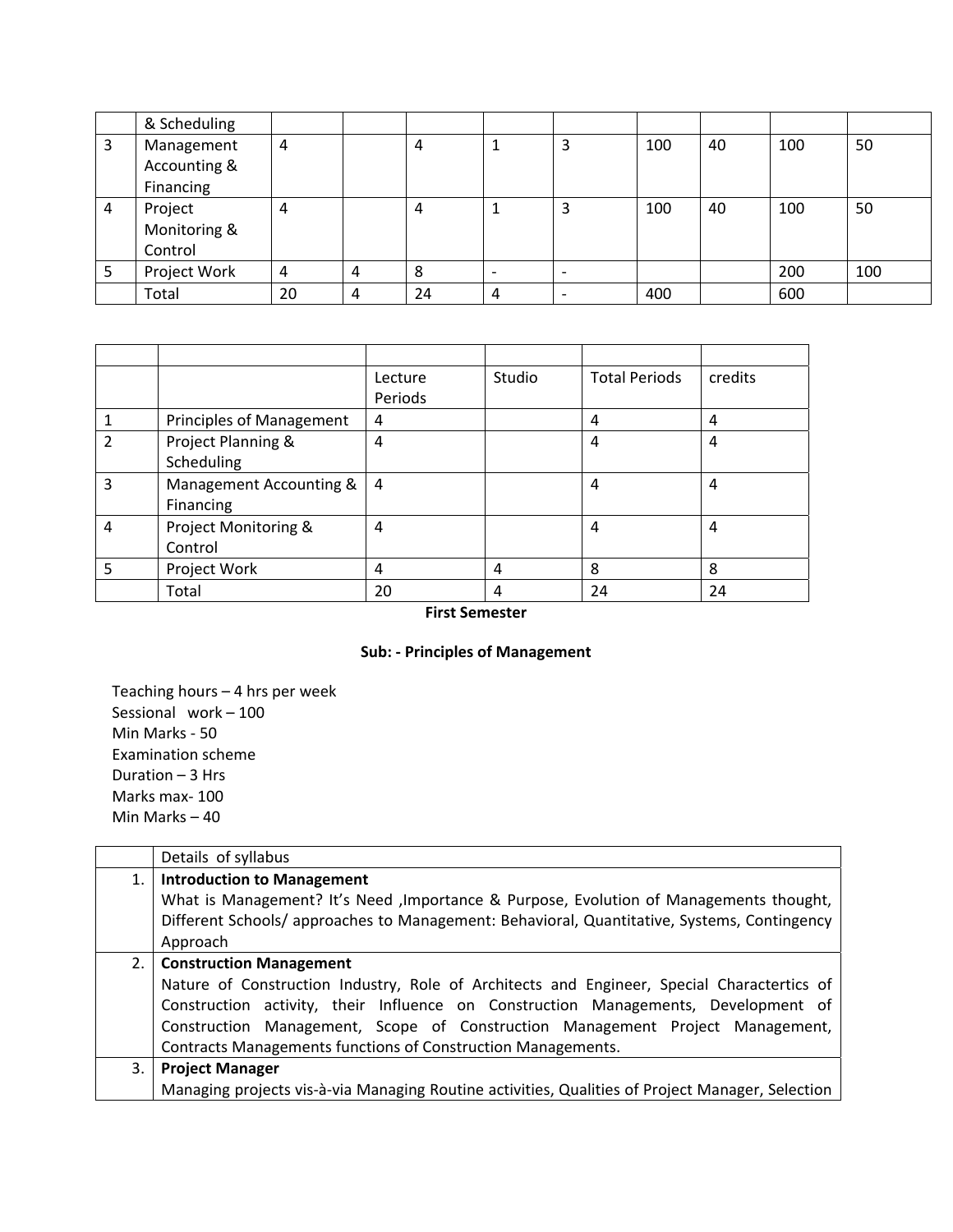|     | of Project Manager, Training for a Project Manager.                                              |
|-----|--------------------------------------------------------------------------------------------------|
| 4.  | <b>Management Planning</b>                                                                       |
|     | What is planning? Importance of Planning, Types of Planning, levels of Planning, Strategies,     |
|     | Policies, Procedure, Rules etc. in the context of Planning.                                      |
| 5.  | Organizing                                                                                       |
|     | Organizing as a Management process, Principles of Organization, Different Structures of          |
|     | organizations such as line, Line & Staff, Functional, Matrix or project Organization:            |
|     | Characteristics, Features, their Merits and Limitation, Ownerships of Organization: Sole         |
|     | Proprietorship, Partnership, Private Ltd., Public Ltd. . Introduction to Organizational climate, |
|     | Decision Making, Group Decision Making, Staffing: What is Staffing? Steps involved in Staffing,  |
|     | Recruitment, Staffing, Performance Appraisal Development.                                        |
| 6.  | Leading                                                                                          |
|     | Leadership Characteristics, Entrepreneur, Leader And Manger Distinguished, Motivation,           |
|     | Managing Conflicts, Leadership Traits And Styles, Different Approaches To Leadership.            |
| 7.1 | <b>Communication Process</b>                                                                     |
|     | Types Of Communication, Communication Model, Feedback, Effective Communication, Listening        |
|     | Skills.                                                                                          |
| 8.  | <b>Controlling</b>                                                                               |
|     | Controlling as a Management function, Direct and Indirect Control, Elements of Control,          |
|     | Prerequisites for Effective Control.                                                             |

**Sub: ‐ Project Planning & Scheduling**

Teaching hours – 4 hrs per week Sessional work - 100 Min Marks ‐ 50 Examination scheme Duration – 3 Hrs Marks max‐ 100 Min Marks – 40

|    | Details of syllabus                                                                                   |  |  |  |  |  |
|----|-------------------------------------------------------------------------------------------------------|--|--|--|--|--|
| 1. | <b>Planning</b>                                                                                       |  |  |  |  |  |
|    | Necessity of Planning, Types of Planning: Strategic & Tactical Planning, Long Range,                  |  |  |  |  |  |
|    | Intermediate range, Short Planning, Planning by Management level, level of details, Pre-tender,       |  |  |  |  |  |
|    | Post-tender pre construction and detailed, construction planning, Planning, Prerequisite of           |  |  |  |  |  |
|    | planning, data collection, method statement, And work break down structure.                           |  |  |  |  |  |
| 2. | <b>Planning &amp; scheduling Tools</b>                                                                |  |  |  |  |  |
|    | Bar charts, mile stone charts, Network Techniques: Brief Historical development, Basic elements       |  |  |  |  |  |
|    | of network, Event activity, simple logics of network, AOL& AON network, their construction,           |  |  |  |  |  |
|    | probable errors in network, Analysis of network, Critical event, critical activity, critical path and |  |  |  |  |  |
|    | semi critical path, Non critical activity, float, types of floats.                                    |  |  |  |  |  |
| 3. | <b>Planning &amp; Scheduling Tools</b>                                                                |  |  |  |  |  |
|    | Single & Overlapping relationship: Start to start, Finish to start and finish to finish relationship, |  |  |  |  |  |
|    | Practical applications of network, Time Chainage charts, Line of Balance method, Scheduling           |  |  |  |  |  |
|    | with resource constraint, time constraint, Time cost tradeoff - simple & complex.                     |  |  |  |  |  |
| 4. | Preparing project plans, schedules & budgets, master networks                                         |  |  |  |  |  |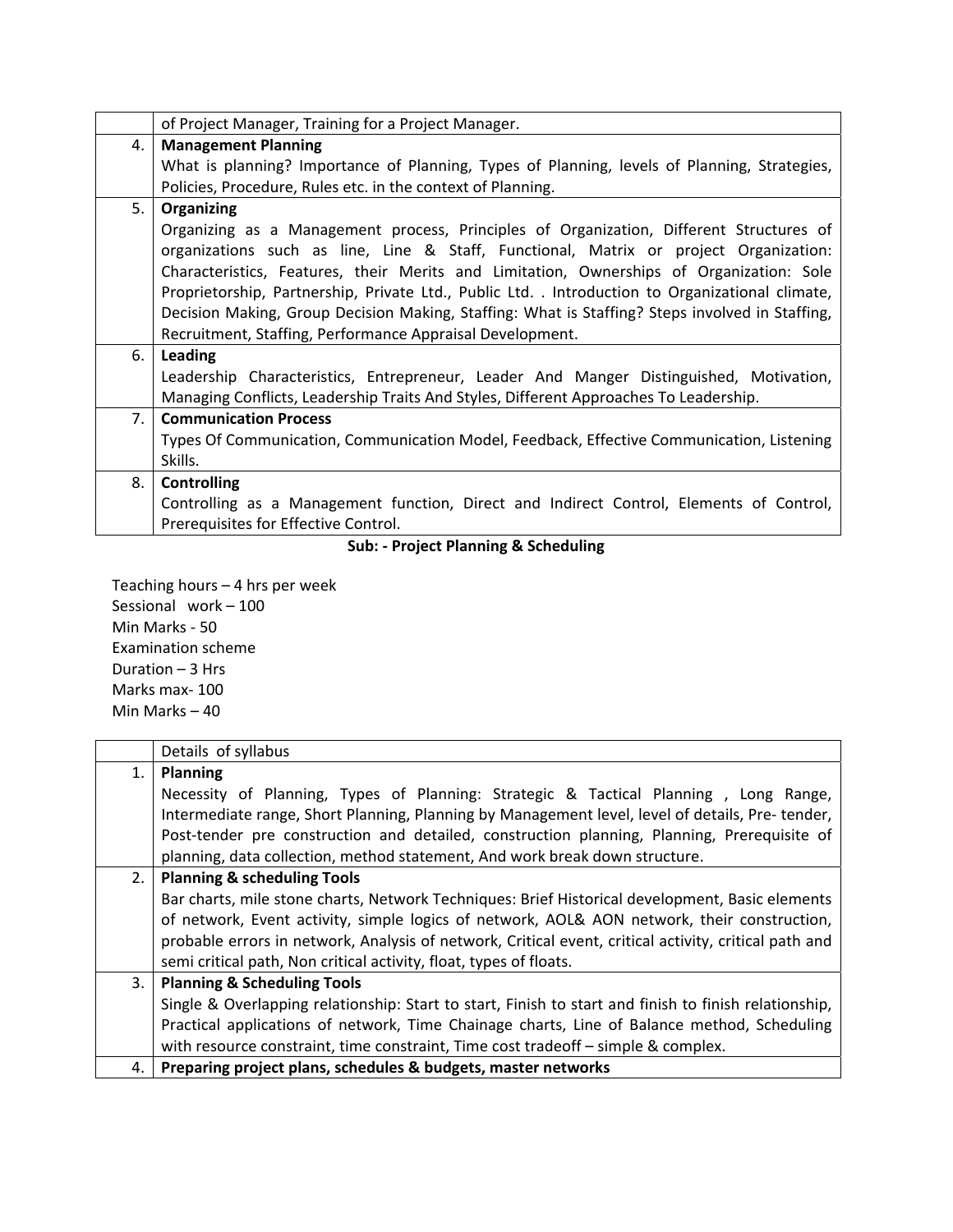# **Sub: ‐ Management Accounting & Financing**

Teaching hours – 4 hrs per week Sessional work – 100 Min Marks ‐ 50 Examination scheme Duration – 3 Hrs Marks max‐ 100 Min Marks – 40

|    | Details of syllabus                                                                                                                                                                                         |
|----|-------------------------------------------------------------------------------------------------------------------------------------------------------------------------------------------------------------|
| 1. | Introduction<br>Introduction to Management Accounting, Concept of Control, Status, Role and Scope of the<br>Management Accounting, Relationship Between Management Accounting and Top-Level<br>Managements. |
| 2. | <b>Accounting Mechanism</b>                                                                                                                                                                                 |
|    | Accounting Mechanism & Accounting Practices In India. Preparing of Financial Statements,                                                                                                                    |
|    | Accounting Policies with Special References to Revenue Recognition Matching Expenses and                                                                                                                    |
|    | Revenue & Depreciation Accounting                                                                                                                                                                           |
| 3. | <b>Financial Statements And Their Analysis</b>                                                                                                                                                              |
|    | Understanding of Financial Statements and Their Analysis, Like Balance Sheet, Profit & Loss                                                                                                                 |
|    | Account, Ratio Analysis, Fund Flow Analysis, Statement of Changes In Financial Position.                                                                                                                    |
| 4. | <b>Statutory Requirement</b>                                                                                                                                                                                |
|    | Statutory Requirements for Accounting and Auditing.                                                                                                                                                         |
| 5. | <b>Accounting Types</b>                                                                                                                                                                                     |
|    | Inflation Accounting, Creative Accounting, Social Accounting and Social Audit.                                                                                                                              |
| 6. | <b>Corporate Reporting</b>                                                                                                                                                                                  |
|    | Corporate Reporting Practices in India.                                                                                                                                                                     |
|    | $\alpha$ . The state of $\alpha$ is the state of $\alpha$ is the state of $\alpha$                                                                                                                          |

**Sub: ‐ Project Monitoring & Control**

Teaching hours – 4 hrs per week Sessional work – 100 Min Marks ‐ 50 Examination scheme Duration – 3 Hrs Marks max‐ 100 Min Marks – 40

|     | Details of syllabus                                                                           |
|-----|-----------------------------------------------------------------------------------------------|
| 1.  | <b>Project Monitoring</b>                                                                     |
|     | Progress Reporting, Updating Plans, Review Meeting.                                           |
| 2.1 | <b>Schedule Control</b>                                                                       |
|     | Common Causes Of Schedule Delays, Concept of Productivity, Work Study Techniques, Methods     |
|     | Study and Work Measurement, Measurement Productivity in Construction, Methods of              |
|     | <b>Enhancing Productivity.</b>                                                                |
| 3.  | <b>Cost Control</b>                                                                           |
|     | Cost codification, Earned Value Concepts, Variance Analysis, Alarm Reports, Control Measures, |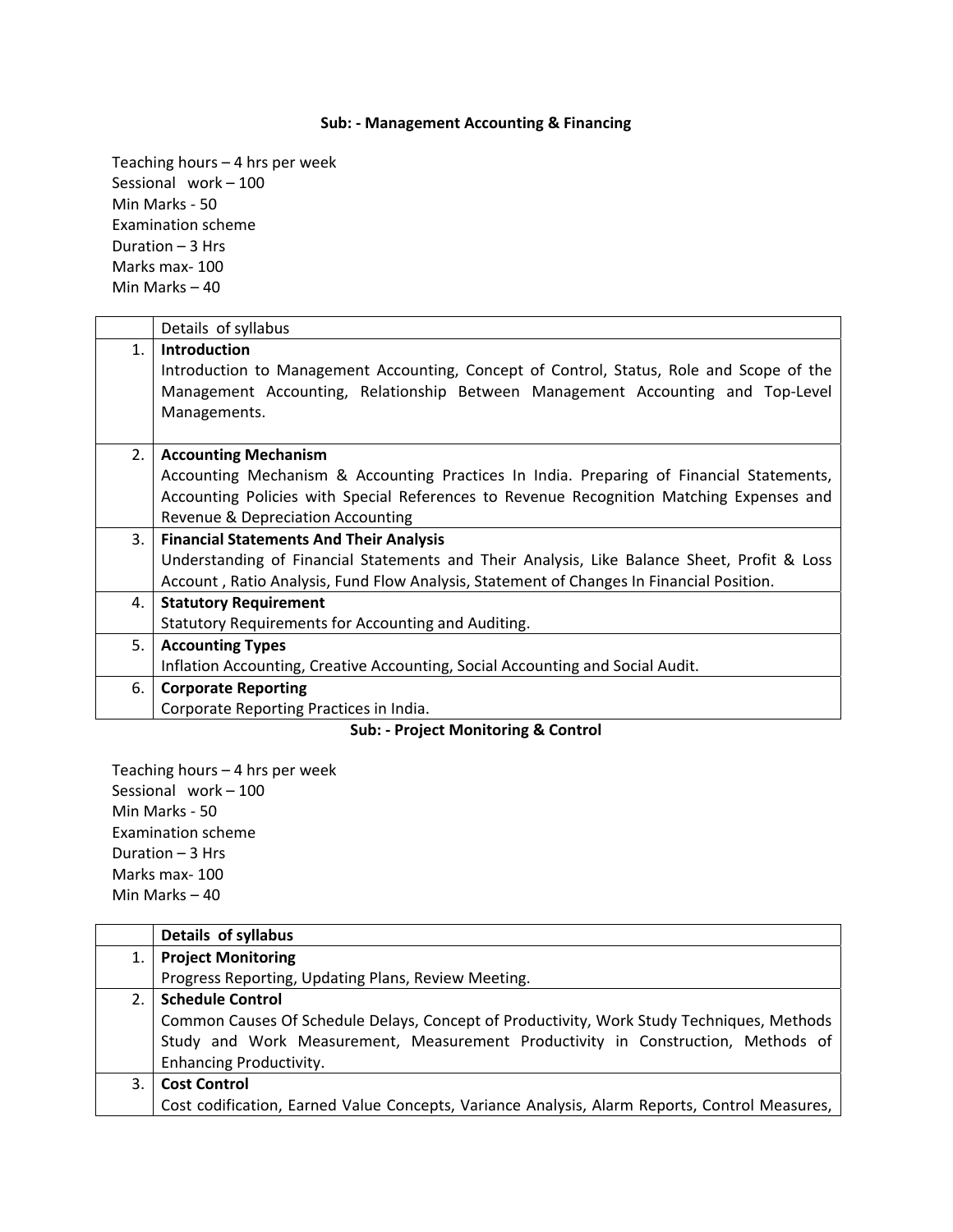|    | View Points of the Contractor and Client.                                                      |
|----|------------------------------------------------------------------------------------------------|
| 4. | <b>Quality Managements &amp; Control</b>                                                       |
|    | Definition of Quality, Aspects of Quality, Quality Control and Assurance, Inspection and Audit |
|    | For Quality, Preparation of Manuals and Checklists.                                            |
| 5. | <b>Safety Managements</b>                                                                      |
|    | Types of Accidents on Construction Work Sites And Their Common Causes, Direct And Indirect     |
|    | Cost Of Accidents, Occupational Health Hazards, General Precautions to be Followed For         |
|    | Avoiding Accident, Training For Safety.                                                        |
| 6. | <b>Integrated Approach to Project Control</b>                                                  |
|    | Project Management Information System, Computer Networking                                     |

**Sub: ‐ Project Work** 

Teaching hours – 4 hrs per week Studio hours:‐ 4 hrs per week Sessional work – 200 Min Marks ‐ 100

Examination scheme No theory Examination

Students will finalize theme, related to topics in the semester. Students shall prepare a report on the theme and present it in the seminar.

Suggested Topics:‐ Guidelines

- 1. Leadership, Motivation & Control
- 2. Project Manager: Skills & Training
- 3. Scope Of Construction Management
- 4. Planning, Staffing & Organizing
- 5. Communication
- 6. Strategic And Tratical Planning
- 7. Single And Overlapping Relationships
- 8. Preparation Of Master Networks.
- 9. Critical Events, Critical Activity, Critical Path
- 10. Networks Techniques & Analysis
- 11. Analysis Of Financial Statements
- 12. Statutory Requirements For Accounting & Auditing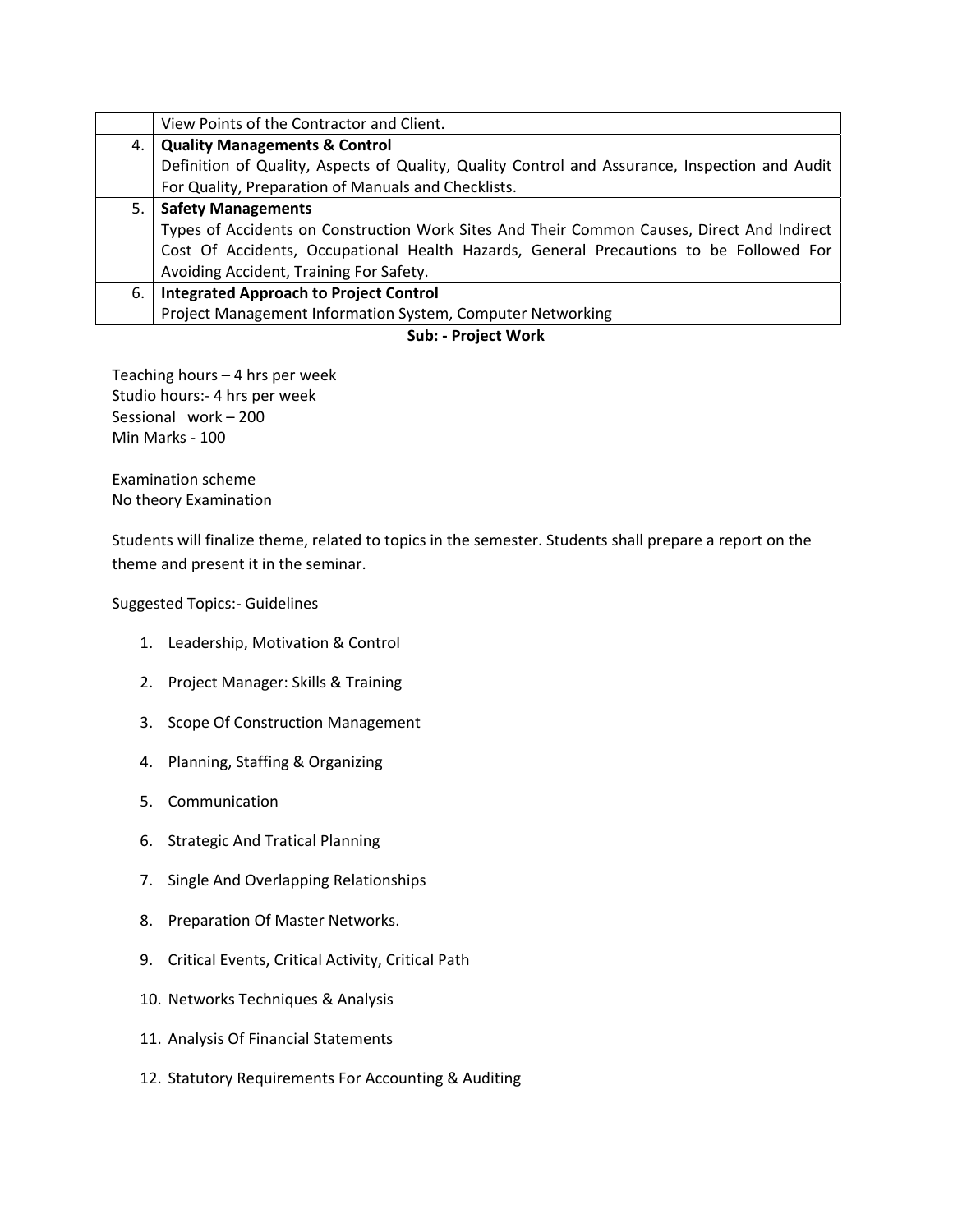- 13. Corporate Reporting Practices In India
- 14. Management Accounting: Scope And Importance
- 15. Quality Management & Control
- 16. Productivity
- 17. Cost Control
- 18. Safety Management

## **Teaching and Examination Scheme**

## **For Second Semester M.Arch (Project Management) Course**

# **CONDUCTED BY University of Mumbai**

| Sr.            | Subjects          | <b>Teaching Scheme</b> |        | Exam Scheme |                          |          |       | <b>Sessional Marks</b> |          |            |
|----------------|-------------------|------------------------|--------|-------------|--------------------------|----------|-------|------------------------|----------|------------|
| No             |                   |                        |        |             |                          |          |       |                        |          |            |
|                |                   | Lecture                | Studio | Total       | No of                    | Duration | Paper | Min                    | Internal | <b>Min</b> |
|                |                   | Periods                |        | Periods     | Papers                   | in Hours | Marks | Passing                | Max      | Passing    |
|                |                   |                        |        |             |                          |          |       | Marks                  | Marks    | Marks      |
| $\mathbf{1}$   | Human             | 4                      |        | 4           | $\mathbf{1}$             | 3        | 100   | 40                     | 100      | 50         |
|                | Resource          |                        |        |             |                          |          |       |                        |          |            |
|                | Management        |                        |        |             |                          |          |       |                        |          |            |
| $\overline{2}$ | Computer          | 4                      |        | 4           | $\mathbf{1}$             | 3        | 100   | 40                     | 100      | 50         |
|                | Applications      |                        |        |             |                          |          |       |                        |          |            |
| 3              | Material &        | 4                      |        | 4           | $\mathbf{1}$             | 3        | 100   | 40                     | 100      | 50         |
|                | Their             |                        |        |             |                          |          |       |                        |          |            |
|                | Management        |                        |        |             |                          |          |       |                        |          |            |
| 4              | Advanced          | 4                      |        | 4           | $\mathbf{1}$             | 3        | 100   | 40                     | 100      | 50         |
|                | Construction      |                        |        |             |                          |          |       |                        |          |            |
|                | <b>Techniques</b> |                        |        |             |                          |          |       |                        |          |            |
| 5              | Project Work      | 4                      | 4      | 8           | $\overline{\phantom{a}}$ |          |       |                        | 200      | 100        |
|                | Total             | 20                     | 4      | 24          | 4                        |          | 400   |                        | 600      |            |

|                              | Lecture Periods | Studio | Total   | credits |
|------------------------------|-----------------|--------|---------|---------|
|                              |                 |        | Periods |         |
| Human Resource               | 4               |        |         | 4       |
| Management                   |                 |        |         |         |
| <b>Computer Applications</b> | 4               |        |         | 4       |
| Material & Their Management  | 4               |        |         | 4       |
| <b>Advanced Construction</b> | 4               |        |         | 4       |
| Techniques                   |                 |        |         |         |
| Project Work                 | 4               | 4      | 8       | 8       |
| Total                        | 20              |        | 24      | 24      |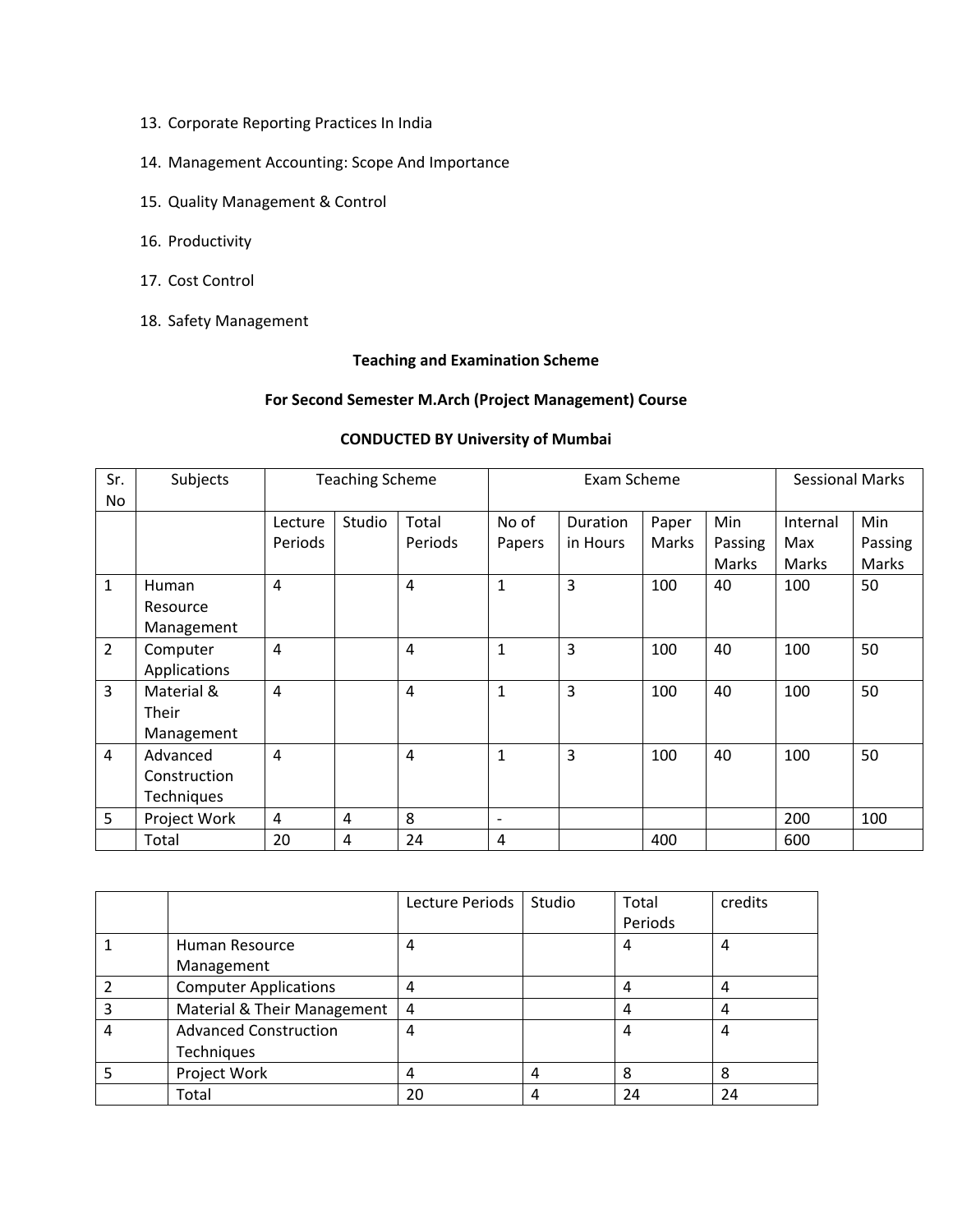#### **Second Semester**

#### **Sub: ‐ Human Resource Management**

Teaching hours – 4 hrs per week Sessional work – 100 Min Marks ‐ 50 Examination scheme Duration – 3 Hrs Marks max‐ 100 Min Marks – 40

|     | Details of syllabus                                                                         |
|-----|---------------------------------------------------------------------------------------------|
| 1.  | <b>Human Resources Management</b>                                                           |
|     | Importance Of Human Resources, Sources Of Personnel Staffing & Recruitments: Job Analysis,  |
|     | Job Specification, Recruitments Tests, Selection & Placement, Training : Need For Training, |
|     | Training Objectives, Strategies And Methods Training Assessment, Performance Appraisal      |
|     | Compensation, Basic Pay, Variable Pay, Merit Rating, Job Evaluation                         |
| 2.1 | Labour Issues                                                                               |
|     | Labour: Definition Of Labour And Labour Welfare, Contract Labour & Temporary Labour,        |
|     | Various Theories, Historical Development, Agencies For Labour Welfare.                      |
| 3.  | <b>Industrial Relations</b>                                                                 |
|     | Strikes, Lockouts, Lay-Offs, Grievance Functions, Meaning, Grievance Redressal Procedures,  |
|     | Collective Bargaining, Trade Unions.                                                        |
| 4.  | <b>Overview Of Statutory Measures For Labour Welfare.</b>                                   |

# **Sub: ‐ Computer Applications**

Teaching hours – 4 hrs per week Sessional work – 100 Min Marks ‐ 50 Examination scheme Duration – NIL Marks max‐ NIL Min Marks – NIL

|    | Details of syllabus                                                          |
|----|------------------------------------------------------------------------------|
| 1. | <b>Office Applications</b>                                                   |
|    | Use of Application Software such as Word Processors, Spreadsheets & Database |
| 2. | <b>Estimating Software's</b>                                                 |
|    | Use of estimating Softwares                                                  |
| 3. | <b>Project Management Softwares</b>                                          |
|    | Use of project Management Softwares                                          |
|    | .                                                                            |

#### **Sub: ‐ Material & their Management**

Teaching hours – 4 hrs per week Sessional work – 100 Min Marks ‐ 50 Examination scheme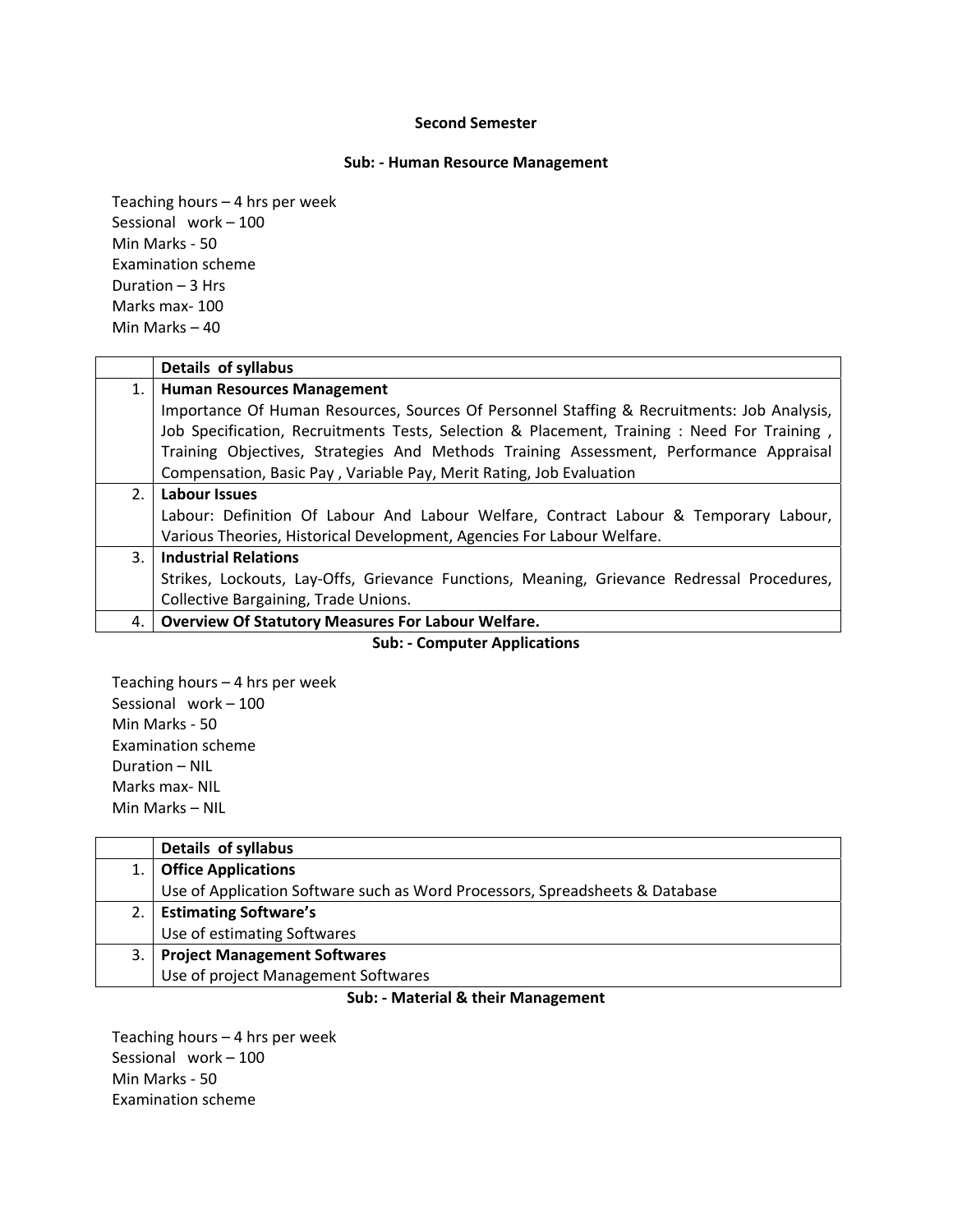Duration – 3 Hrs Marks max‐ 100 Min Marks – 40

|    | Details of syllabus                                                                           |
|----|-----------------------------------------------------------------------------------------------|
| 1. | <b>Modern Construction Material</b>                                                           |
|    | Concrete: High Strength And High Performance Concrete, Fiber Reinforced Concrete,             |
|    | Metals: Alloy Steels Aluminum And Its Products                                                |
|    | Composts: Plastics, Reinforced Polymer, FRP, Cellular Course.                                 |
|    | Non-Weathering Materials, Flooring And Façade Materials, Construction Chemicals Smart &       |
|    | <b>Intelligent Materials</b>                                                                  |
|    |                                                                                               |
| 2. | <b>Materials Management</b>                                                                   |
|    | Necessity And Importance, Objective And Functions Of Materials Management, Organization       |
|    | For Materials Management                                                                      |
|    |                                                                                               |
| 3. | <b>Materials Procurement</b>                                                                  |
|    | Classification & Codification Of Construction Materials. ABC Analysis, Economic Order Quality |
|    | (EOQ), Purchase Function, Vendor Rating, Vendor Analysis, Legal Aspects Of Purchase, Stores   |
|    | Management.                                                                                   |

# **Sub: ‐ Advanced Construction Techniques**

Teaching hours – 4 hrs per week Sessional work – 100 Min Marks ‐ 50 Examination scheme Duration – 3 Hrs Marks max‐ 100 Min Marks – 40

|    | Details of syllabus                                                                   |  |  |  |  |  |  |
|----|---------------------------------------------------------------------------------------|--|--|--|--|--|--|
| 1. | <b>Subsurface Soil Exploration &amp; Soil Improvement</b>                             |  |  |  |  |  |  |
|    | Hazardous Site And Foundation Conditions.                                             |  |  |  |  |  |  |
|    | Solution Prone Formations, Expansive Soils, Landslide Hazards, Liquefaction Of Soils, |  |  |  |  |  |  |
|    | Soils Improvement, Mechanical, Thermal, Chemical                                      |  |  |  |  |  |  |
| 2. | Excavation                                                                            |  |  |  |  |  |  |
|    | Open Excavation: Trenching Machines, Blasting Methods, Dewatering, Pile Foundations.  |  |  |  |  |  |  |
| 3. | <b>Underpinning Procedures</b>                                                        |  |  |  |  |  |  |
|    | Shores, Needles, Grillages, Pit Underpinning, Miscellaneous Methods                   |  |  |  |  |  |  |
| 4. | <b>Special Topics Of Concrete Construction</b>                                        |  |  |  |  |  |  |
|    | Formwork: Types, Design Criteria, Patented System                                     |  |  |  |  |  |  |
|    | <b>Fabrication Of Pre Cast And Pre Stressed Components</b>                            |  |  |  |  |  |  |
|    | Pumped And Sprayed Concrete And Mortar, Ready Mixed Concrete, Pre Placed              |  |  |  |  |  |  |
|    | Aggregate Concrete, Polymer Modified Concrete, High Performance Concrete, Roller      |  |  |  |  |  |  |
|    | Compacted Concrete, Concrete, Concrete Masonry, Underwater Concreting                 |  |  |  |  |  |  |
|    | Reinforcing Steel: Types, Bending Placing Splicing And Spacing, Tendons               |  |  |  |  |  |  |
| 5. | <b>Structural Steel Construction</b>                                                  |  |  |  |  |  |  |
|    | Erection Equipment, Mechanical Fasteners, Welding, Splicing, Clearances For Erection  |  |  |  |  |  |  |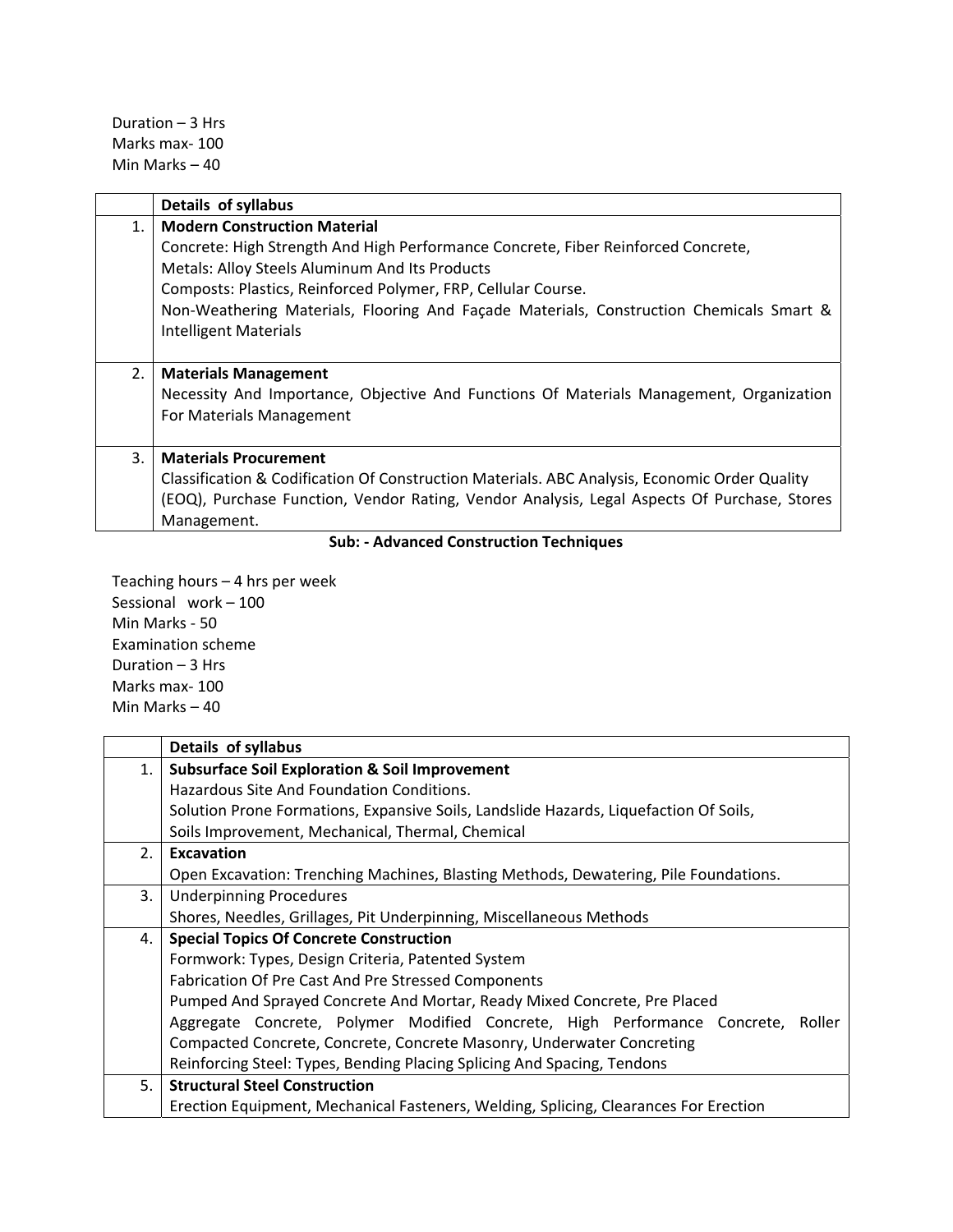| 6. I | <b>Environmental Influences On Structures</b>                                              |
|------|--------------------------------------------------------------------------------------------|
|      | Thermal Effects, Corrosion, Oxidation, Irradiation Of Materials And Structures, Methods Of |
|      | Prevention                                                                                 |
| 7. I | <b>Equipment Managements</b>                                                               |
|      | Mechanization on Construction Projects, Sizing and Matching of Equipment, Selection and    |
|      | Planning for Equipment, Estimating Output of an Equipment, towing, Hiring, Leasing Of      |
|      | Construction Equipment, Equipment, Equipments Maintenance, Cost of Use of Equipment, Life  |
|      | of Equipment, Physical, Economic& Usefulness, Deprecation, Replacement of Equipment        |

**Sub: ‐ Project work** 

Teaching hours – 4 hrs per week Studio hours – 4 hrs per week Sessional work – 200 Min Marks ‐ 100

Examination scheme No theory Examination

Students will finalize theme, related to topics in the semester. Students shall prepare a report on the theme and present it in the seminar.

Suggested Topics – Guidelines

Staffing & Recruitment Methods

Training And Performance Appraisal

Labour Welfare: Types

Theories For Labour Welfare

Industrial Relationship

Statutory Measures For Labour Welfare

Microsoft Office Applications

Estimating Softwares

P.M.I.S.

Concrete And Its Types

Metals As A Modern Construction Material

Necessity & Importance Of Material Management

Objectives And Functions Of Material Management

Vendor Rating & Analysis

Stores Management

Environmental Influences On Structures

Equipment Management

Underpinning Procedures

Soil Improvement

Subsurface Soil Exploration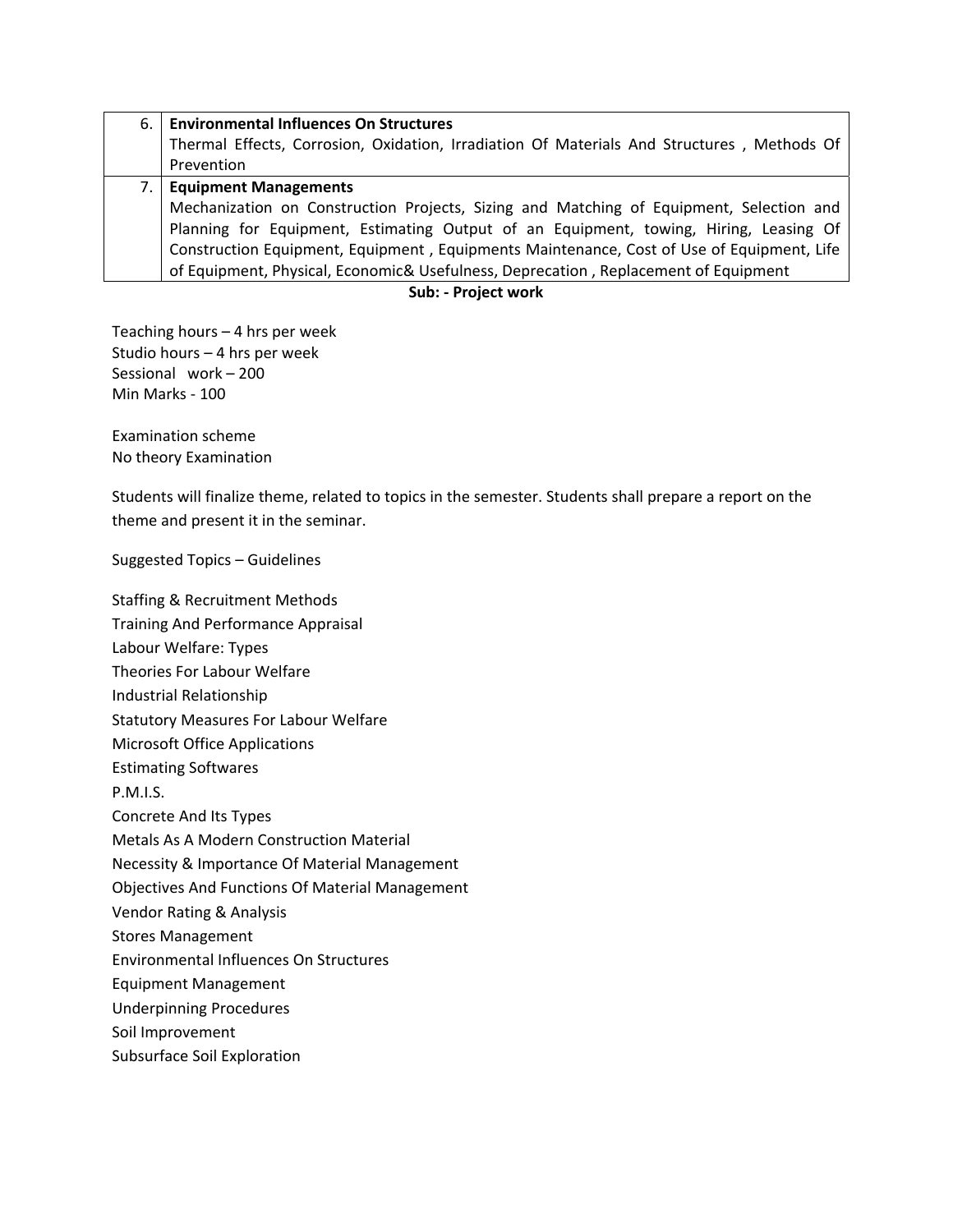# . **Teaching and Examination Scheme**

# **For Third Semester M.Arch (Project Management) Course**

| Sr.            | Subjects               | <b>Teaching Scheme</b> |        | Exam Scheme |                          |                 |       | <b>Sessional Marks</b> |          |         |
|----------------|------------------------|------------------------|--------|-------------|--------------------------|-----------------|-------|------------------------|----------|---------|
| No.            |                        |                        |        |             |                          |                 |       |                        |          |         |
|                |                        | Lecture                | Studio | Total       | No of                    | <b>Duration</b> | Paper | Min                    | Internal | Min     |
|                |                        | Periods                |        | Periods     | Papers                   | in Hours        | Marks | Passing                | Max      | Passing |
|                |                        |                        |        |             |                          |                 |       | Marks                  | Marks    | Marks   |
| $\mathbf{1}$   | Professional           | 4                      |        | 4           | $\mathbf{1}$             | 3               | 100   | 40                     | 200      | 100     |
|                | Communication          |                        |        |             |                          |                 |       |                        |          |         |
| $\overline{2}$ | Project                | $\overline{4}$         |        | 4           | 1                        | 3               | 100   | 40                     | 200      | 100     |
|                | Formulation &          |                        |        |             |                          |                 |       |                        |          |         |
|                | Appraisal              |                        |        |             |                          |                 |       |                        |          |         |
| $\overline{3}$ | Contract               | $\overline{4}$         |        | 4           | $\mathbf{1}$             | 3               | 100   | 40                     | 200      | 100     |
|                | Administration         |                        |        |             |                          |                 |       |                        |          |         |
|                | & Legal Aspects        |                        |        |             |                          |                 |       |                        |          |         |
| $\overline{4}$ | <b>Project Finance</b> | 4                      |        | 4           | 1                        | 3               | 100   | 40                     | 200      | 100     |
|                | Management             |                        |        |             |                          |                 |       |                        |          |         |
| 5              | Project Work           | 4                      | 4      | 8           | $\overline{\phantom{a}}$ |                 |       |                        | 200      | 100     |
|                | Total                  | 20                     | 4      | 24          | 4                        |                 | 400   |                        | 1000     |         |

# **CONDUCTED BY COLLEGE**

## CREDITS SEMESTER III CREDITS

|                |                                      | Lecture | Studio | <b>Total Periods</b> | <b>CREDITS</b> |
|----------------|--------------------------------------|---------|--------|----------------------|----------------|
|                |                                      | Periods |        |                      |                |
| 1              | Professional                         | 4       |        | 4                    | 4              |
|                | Communication                        |         |        |                      |                |
| $\overline{2}$ | Project Formulation &                | 4       |        | 4                    | 4              |
|                | Appraisal                            |         |        |                      |                |
| 3              | <b>Contract Administration &amp;</b> | 4       |        | 4                    | 4              |
|                | Legal Aspects                        |         |        |                      |                |
| $\overline{4}$ | Project Finance                      | 4       |        | 4                    | 4              |
|                | Management                           |         |        |                      |                |
| 5              | Project Work                         | 4       | 4      | 8                    | 8              |
|                | Total                                | 20      | 4      | 24                   | 24             |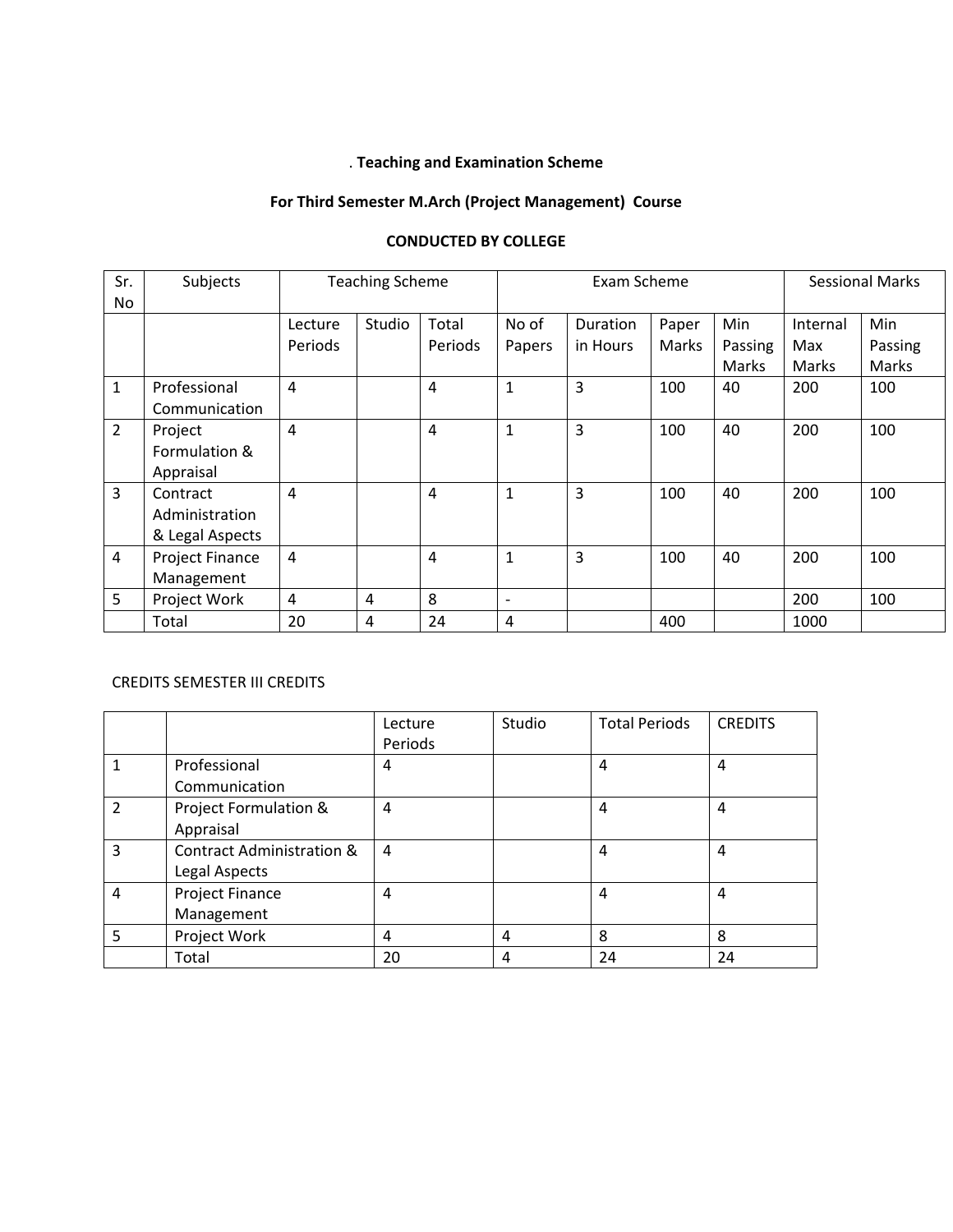#### **Third Semester**

#### **Sub: ‐ Professional Communication**

Teaching hours – 4 hrs per week Sessional work – 200 Min Marks ‐ 100 Examination scheme Duration – 3 Hrs Marks max‐ 100 Min Marks – 40

|    | Details of syllabus                                                                   |
|----|---------------------------------------------------------------------------------------|
|    | <b>Communication Process</b>                                                          |
|    | Communication Process, Methods & Types Barriers To Communication Audience Analysis of |
|    | Communication                                                                         |
| 2. | <b>Designing A Report</b>                                                             |
|    | Basic Report Structure, Opening Component, Discussion Component                       |
| 3. | <b>Writing And Editing The Report</b>                                                 |
|    | Arranging Report Segments and Units, Editing Layout and Visual Aids.                  |
| 4. | <b>Oral Presentation</b>                                                              |
|    | Oral Presentation With Audio Video Aids                                               |
|    |                                                                                       |

#### **Sub: ‐ Project Formulation & Appraisal**

Teaching hours – 4 hrs per week Sessional work – 200 Min Marks ‐ 100 Examination scheme Duration – 3 Hrs Marks max‐ 100 Min Marks – 40

|    | Details of syllabus                                                                               |
|----|---------------------------------------------------------------------------------------------------|
| 1. | <b>Project Formulation</b>                                                                        |
|    | What Is Project? Investment Opportunities                                                         |
|    | Generation And Screening Of Project Ideas, Project Identification, Project Rating, Preliminary    |
|    | Analysis, Market, Technical, Financial, Economic And Ecological -Pre- Feasibility Report, Project |
|    | Estimates And Techno- Economic Feasibility Report, Detailed Project Report, Different Project     |
|    | Clearances.                                                                                       |
| 2. | <b>Project Estimation</b>                                                                         |
|    | Importance Of Estimation, Method Of Cost Estimating, Parameter Cost Estimating, Cost Capacity     |
|    | Factor, Detailed Cost Estimation, Provision Of Escalation, Inflation Provision And Operation Of   |
|    | <b>Contingency Provisions</b>                                                                     |
| 3. | <b>Project Costing</b>                                                                            |
|    | Project Cash Flows, Time Value Of Money, Cost Of Capital                                          |
| 4. | <b>Project Appraisal</b>                                                                          |
|    | NPV, BCC, IRR, ARR, Urgency, Pay Back Period, Assessment Of Various Methods Indian Practice       |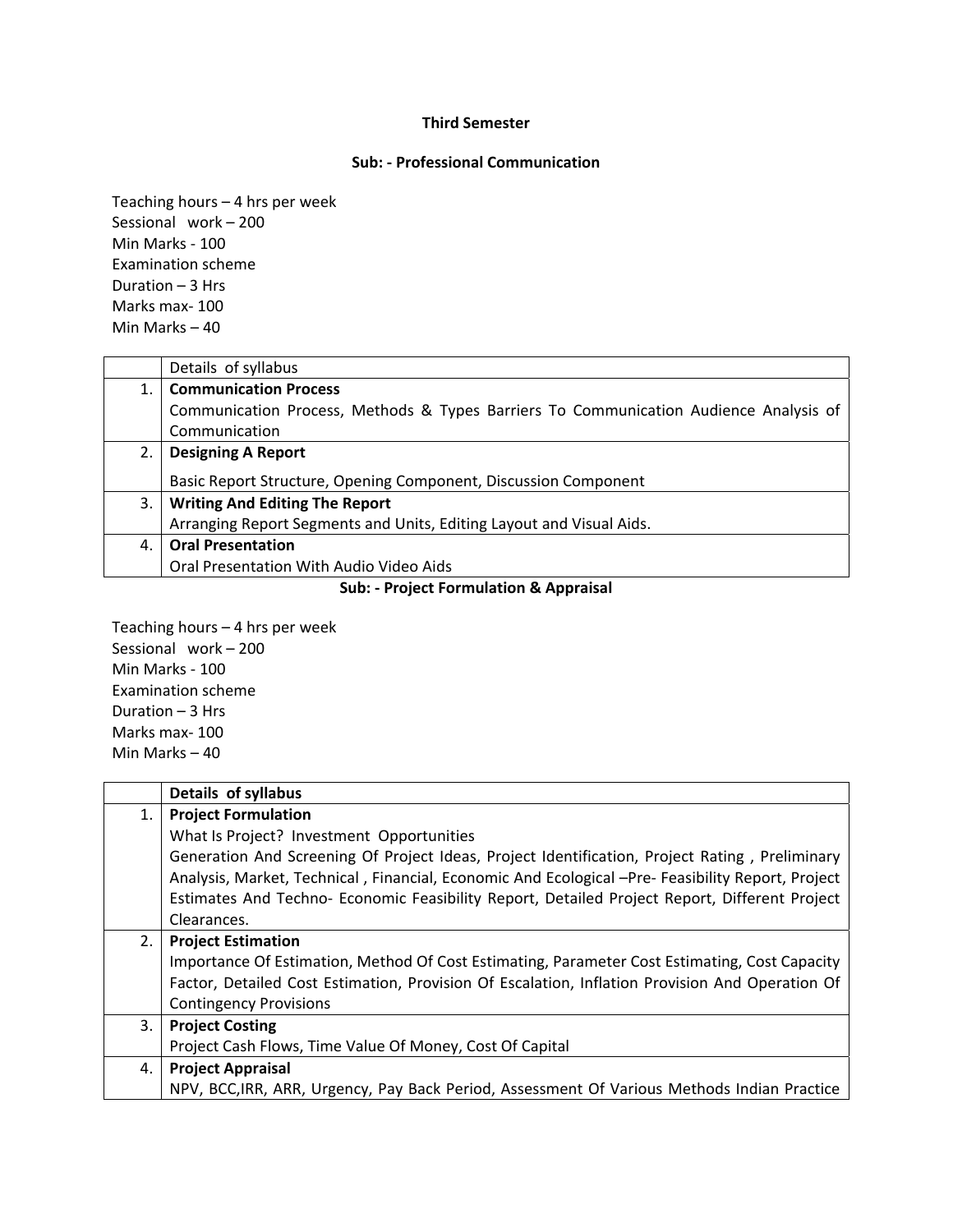|  | of Investment Appraisal As Followed By Institutions For Private Projects & For Government      |
|--|------------------------------------------------------------------------------------------------|
|  | Projects, International Practice Of Appraisal Analysis Of Risk, Different Method, Selection Of |
|  | Project And Risk, Analysis In Practice.                                                        |

## **Sub: ‐ Contract Administration & legal Aspects**

Teaching hours – 4 hrs per week Sessional work – 200 Min Marks ‐ 100 Examination scheme Duration – 3 Hrs Marks max‐ 100 Min Marks – 40

|     | Details of syllabus                                                                         |  |  |  |  |  |  |  |
|-----|---------------------------------------------------------------------------------------------|--|--|--|--|--|--|--|
| 1.  | <b>Introduction</b>                                                                         |  |  |  |  |  |  |  |
|     | Law And The Common Man, Legal Systems In India                                              |  |  |  |  |  |  |  |
| 2.1 | <b>Contract Management</b>                                                                  |  |  |  |  |  |  |  |
|     | Bid Cycle, Contract Conditions Interpretation By Parties To Contract, Obligation And        |  |  |  |  |  |  |  |
|     | Responsibilities Of The Parties, Protection And Indemnification, Bonds And Insurance        |  |  |  |  |  |  |  |
| 3.  | <b>Contract Administration</b>                                                              |  |  |  |  |  |  |  |
|     | Inspection Of Work, Change Of Work, Rejected Work And Deficiencies, Deviations Extra Claims |  |  |  |  |  |  |  |
|     | And Their Management, Contract Disputes And Their Settlement, Project Closure               |  |  |  |  |  |  |  |
| 4.  | <b>Office Management</b>                                                                    |  |  |  |  |  |  |  |
|     | Proper Record Keeping In Contract Administrating, Establishment Of Standard Procedure, Co   |  |  |  |  |  |  |  |
|     | Ordination Between Various Agencies Involve, Providing Data For Interpretation Of Contract  |  |  |  |  |  |  |  |
|     | Clauses.                                                                                    |  |  |  |  |  |  |  |
| 5.  | <b>International Contracting</b>                                                            |  |  |  |  |  |  |  |
|     | Scope, Nature, Types, Rules & Procedures                                                    |  |  |  |  |  |  |  |
| 6.  | <b>Indian Contract Act, 1872</b>                                                            |  |  |  |  |  |  |  |
|     | Provisions Of Contract Act, Important Clauses Of The Act                                    |  |  |  |  |  |  |  |
| 7.  | <b>Arbitration &amp; Reconciliation Act 1996</b>                                            |  |  |  |  |  |  |  |
| 8.  | <b>Labour Acts Related To Construction Activity</b>                                         |  |  |  |  |  |  |  |
|     | Payment Of Wages Act, Contract Labour Act. Minimum Wages Act, Employees' State Insurance    |  |  |  |  |  |  |  |
|     | Act, Workmen's Compensation Act.                                                            |  |  |  |  |  |  |  |

## **Sub: ‐ Project Finance Management**

Teaching hours – 4 hrs per week Sessional work – 200 Min Marks ‐ 100 Examination scheme Duration – 3 Hrs Marks max‐ 100 Min Marks – 40

| Details of syllabus of the unit                                                     |
|-------------------------------------------------------------------------------------|
| 1.   Working Capital Management                                                     |
| Policy For Working Capital, Estimating Working Capital Needs, Inventory Management, |
| Accounts Receivable, Credit And Cash Management, Managing Payments To Supplies And  |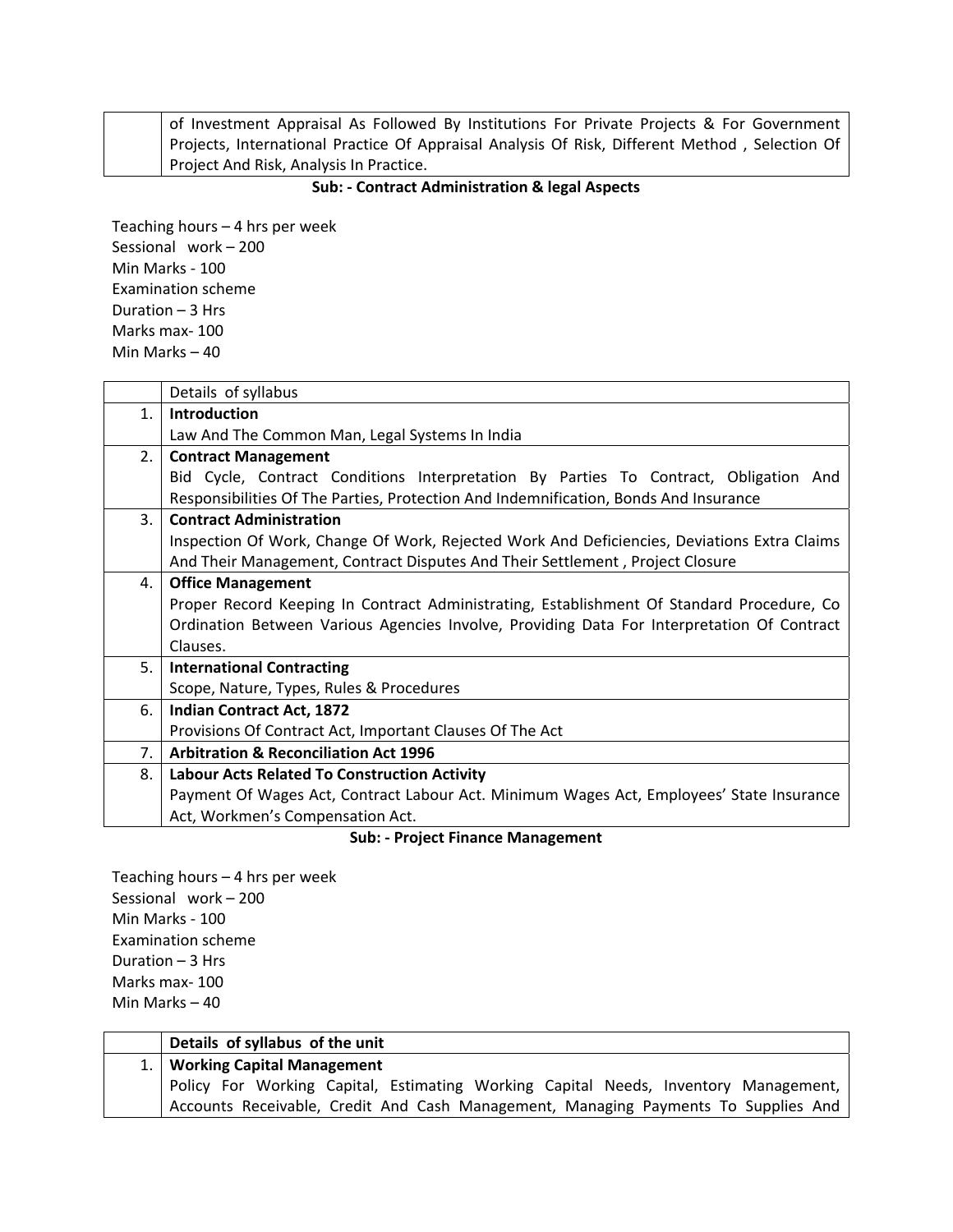|    | Outstanding                                                                                    |
|----|------------------------------------------------------------------------------------------------|
| 2. | <b>Working Capital Needs</b>                                                                   |
|    | Sources, Procedures, Practices In Construction Business                                        |
| 3. | Capital Investment & Budgeting                                                                 |
|    | Capital Investment Decisions, Techniques Of Capital Budgeting, Types Of Budgets, Procedure For |
|    | Master Budget, Key Factor, Budget Manual, New Approach To Budgeting, Cash Flow Forecasts.      |
| 4. | <b>Long Term Financing</b>                                                                     |
|    | Working Of Financial Institutes In India And Abroad, Self Financing Stock Exchanges Types Of   |
|    | Securities, Borrowings And Debentures                                                          |
| 5. | <b>Relevant Laws</b>                                                                           |
|    | Laws Concerning Income Tax, Sales Tax, Professional Tax Turnover Tax, Etc.                     |

## **Sub: Project Work**

Teaching hours – 4 hrs per week Studio hours:‐ 4 hrs per week Sessional work – 200 Min Marks ‐ 100 Examination scheme No theory Examination

Students will finalize theme, related to topics in the semester. Students shall prepare a report on the theme and present it in the seminar.

Suggested Topics :‐ Guidelines

- 1. Communication Process
- 2. Barriers to Communication
- 3. Reports
- 4. Oral Presentation
- 5. Project Estimation
- 6. Project Costing
- 7. Legal Systems in India
- 8. Contract Management
- 9. International Contracting
- 10. Office Management
- 11. Indian Contracts Act, 1872
- 12. Arbitration & Reconciliation Act, 1996
- 13. Contract Administration
- 14. Payments of Wages Act
- 15. Contract Labour Act
- 16. Long term Financing
- 17. Working Capital Management
- 18. Capital Budgeting
- 19. Income tax, Sales Tax, Professional Tax Working Capital in Construction **B**usiness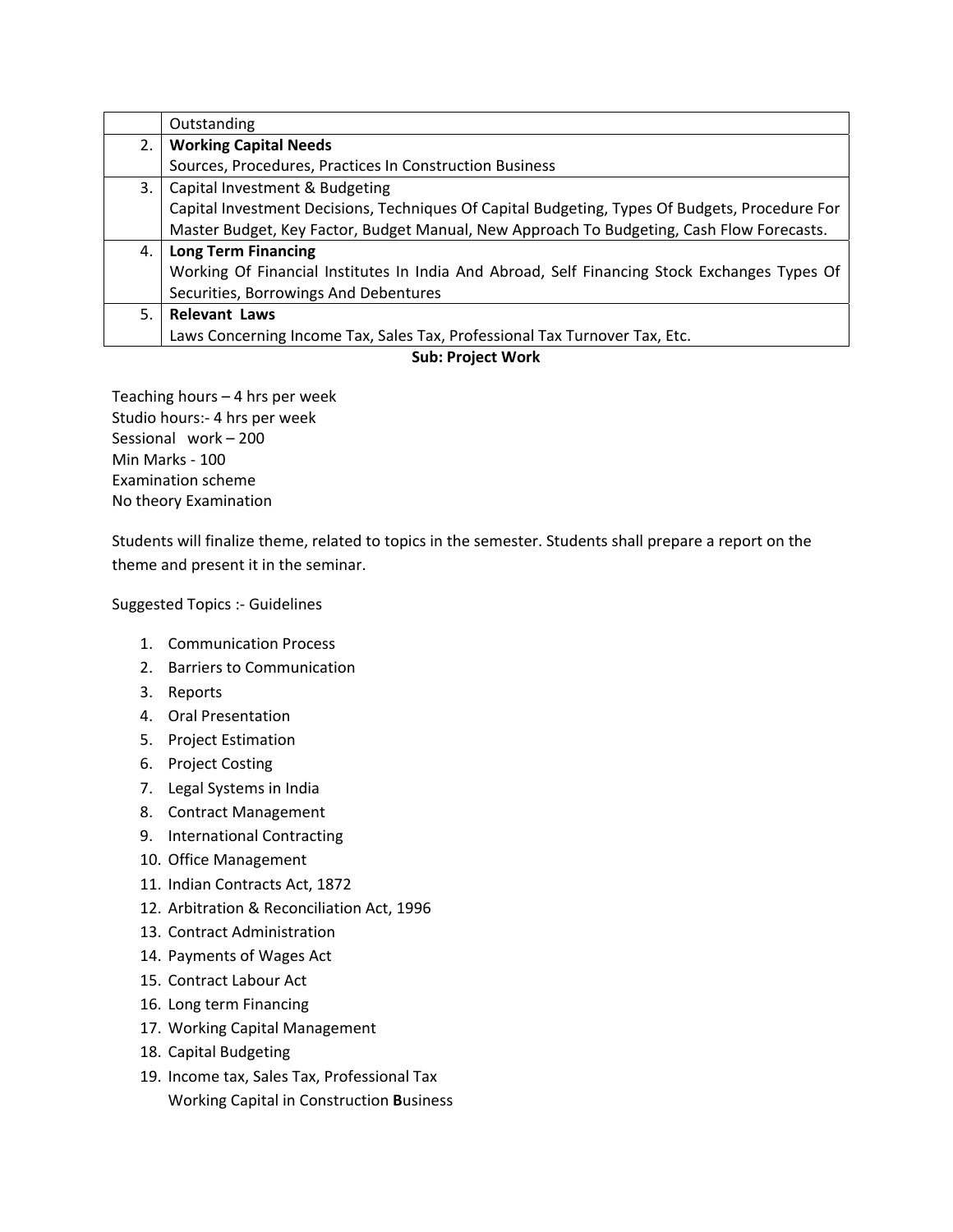# **Teaching and Examination Scheme For Fourth Semester M.Arch (Project Management) Course**

## **CONDUCTED BY University of Mumbai**

| Sr.            | Subjects               | <b>Teaching Scheme</b> |        |         | Exam Scheme    |          |       |         | <b>Sessional Marks</b> |         |
|----------------|------------------------|------------------------|--------|---------|----------------|----------|-------|---------|------------------------|---------|
| No.            |                        |                        |        |         |                |          |       |         |                        |         |
|                |                        |                        |        |         |                |          |       |         |                        |         |
|                |                        | Lecture                | Studio | Total   | No of          | Duration | Paper | Min     | Internal               | Min     |
|                |                        | Periods                |        | Periods | Papers         | in Hours | Marks | Passing | Max                    | Passing |
|                |                        |                        |        |         |                |          |       | Marks   | Marks                  | Marks   |
|                | Managerial             | 8                      | 4      | 12      | 1              | 3        | 100   | 40      | 200                    | 100     |
|                | <b>Decision Making</b> |                        |        |         |                |          |       |         |                        |         |
| $\overline{2}$ | Procurement            | 8                      | 4      | 12      | 1              | 3        | 100   | 40      | 200                    | 100     |
|                | Processes              |                        |        |         |                |          |       |         |                        |         |
|                | Total                  | 16                     | 8      | 24      | $\overline{2}$ |          | 200   |         | 400                    |         |

CREDITS SEMESTER IV

|                                             | Lecture | Studio | <b>Total Periods</b> | <b>CREDITS</b> |
|---------------------------------------------|---------|--------|----------------------|----------------|
|                                             | Periods |        |                      |                |
| <b>Managerial Decision</b><br><b>Making</b> |         | 4      |                      |                |
| <b>Procurement Processes</b>                |         | 4      |                      |                |
| Total                                       | 16      |        | 24                   | 24             |

## **Fourth Semester**

## **Sub: ‐ Managerial Decision making**

Teaching hours – 8 hrs per week Sessional work – 200 Min Marks ‐ 100 Examination scheme Duration – 3 Hrs Marks Max – 100 Min Marks – 40

|    | Details of syllabus                                                                      |
|----|------------------------------------------------------------------------------------------|
| 1. | <b>Management Decision Making</b>                                                        |
|    | Management Problems In Construction, System Approach Concept of Optimization             |
| 2. | <b>Decision Making</b>                                                                   |
|    | Decision Making Under Uncertainty And Risk, Decision Tables and Decision Tree            |
| 3. | <b>Linear Programming</b>                                                                |
|    | Formulation of LP Problems, Solution By Graphical Method, Simplex Method, Transportation |
|    | Problems, Assignment Problems                                                            |
| 4. | <b>Network Model</b>                                                                     |
|    | Network Definition, Shortest Route Problem, Maximal Flow Problems                        |
| 5. | <b>Waiting Lines</b>                                                                     |
|    | Basic Structure Of Queuing Models, M/Mi Model                                            |